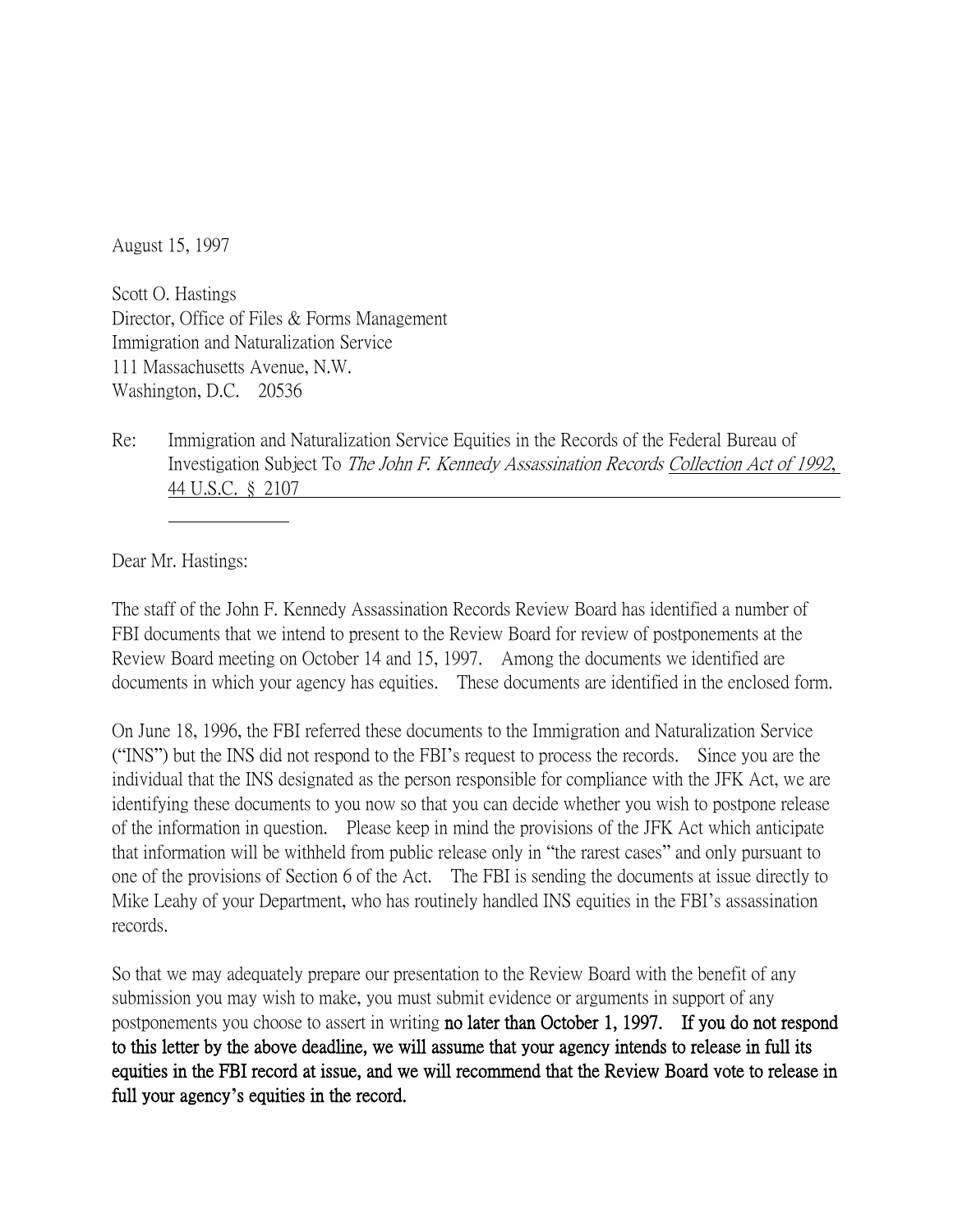Mr. Scott O. Hastings August 15, 1997 Page 2

In many of the FBI documents with third agency equities, we believe that the third agencies could, consistent with their current guidelines for JFK assassination-related information, consent to full release of the information at issue.

If you have any questions regarding the documents identified on the enclosed forms, please call Carol Keeley or Debbie Beatty of the JFK Task Force at the FBI at (202) 324-0571 or Laura Denk or Kevin Tiernan of the Review Board staff at (202) 724-0088. Thank you, in advance, for your cooperation.

Sincerely,

David G. Marwell Executive Director

Enclosure

cc: James M. Leahy Management Analyst Records Policy & Analysis Branch Office of Files & Forms Management Immigration and Naturalization Service 111 Massachusetts Avenue, N.W. Washington, D.C. 20536